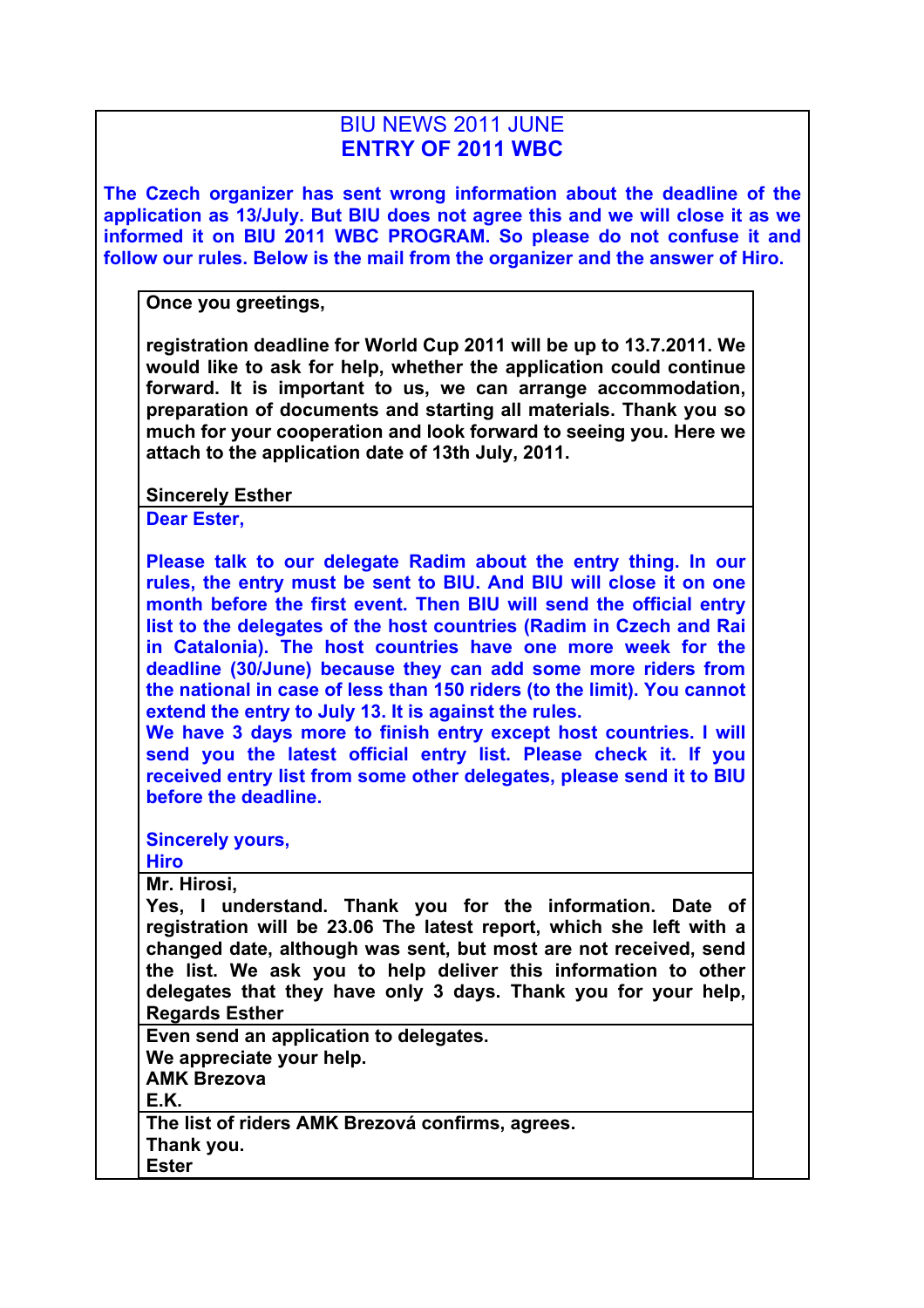**We received another entry list from Japan today. So now we have 7 countries, 103 riders as follows. We hope to get more countries and riders but we will not extend the deadline (23/June/2011). Please send your entry and complete it before the deadline.**

|                  | <b>Entry details</b>    |                |              |                |                |                |   |                         |
|------------------|-------------------------|----------------|--------------|----------------|----------------|----------------|---|-------------------------|
| <b>NATION</b>    | <b>GROUP A</b>          |                |              | <b>GROUP B</b> |                |                | C | <b>TOTAL</b>            |
|                  | E                       | S              | J            | M              | В              | Ρ              | F |                         |
| <b>ANDORRA</b>   | 0                       | $\overline{2}$ | 0            | O              | 1              | O              | O | 3                       |
| <b>CATALONIA</b> | $\overline{\mathbf{2}}$ | 10             | 7            | 7              | 5              | 4              | 4 | 39                      |
| <b>FRANCE</b>    | 1                       | 1              | $\mathbf{0}$ | 1              | O              | O              | ŋ | $\overline{\mathbf{3}}$ |
| <b>JAPAN</b>     | 4                       | $\overline{2}$ | 1            | 1              | 3              | $\overline{2}$ | ŋ | 13                      |
| <b>SPAIN</b>     | $\overline{\mathbf{2}}$ | 9              | 3            | 6              | 7              | 1              | O | 28                      |
| <b>SWEDEN</b>    | 1                       | 3              | 1            | 3              | 1              | 0              | 1 | 10                      |
| <b>UK</b>        | $\overline{2}$          | 1              | $\bf{0}$     | 1              | $\overline{2}$ | 1              | 0 | 7                       |
| <b>TOTAL</b>     |                         |                |              |                |                |                |   | 103                     |

**The days you have for your entry as follows. 2 days left**

**News No. 017 dated 22/06/2011**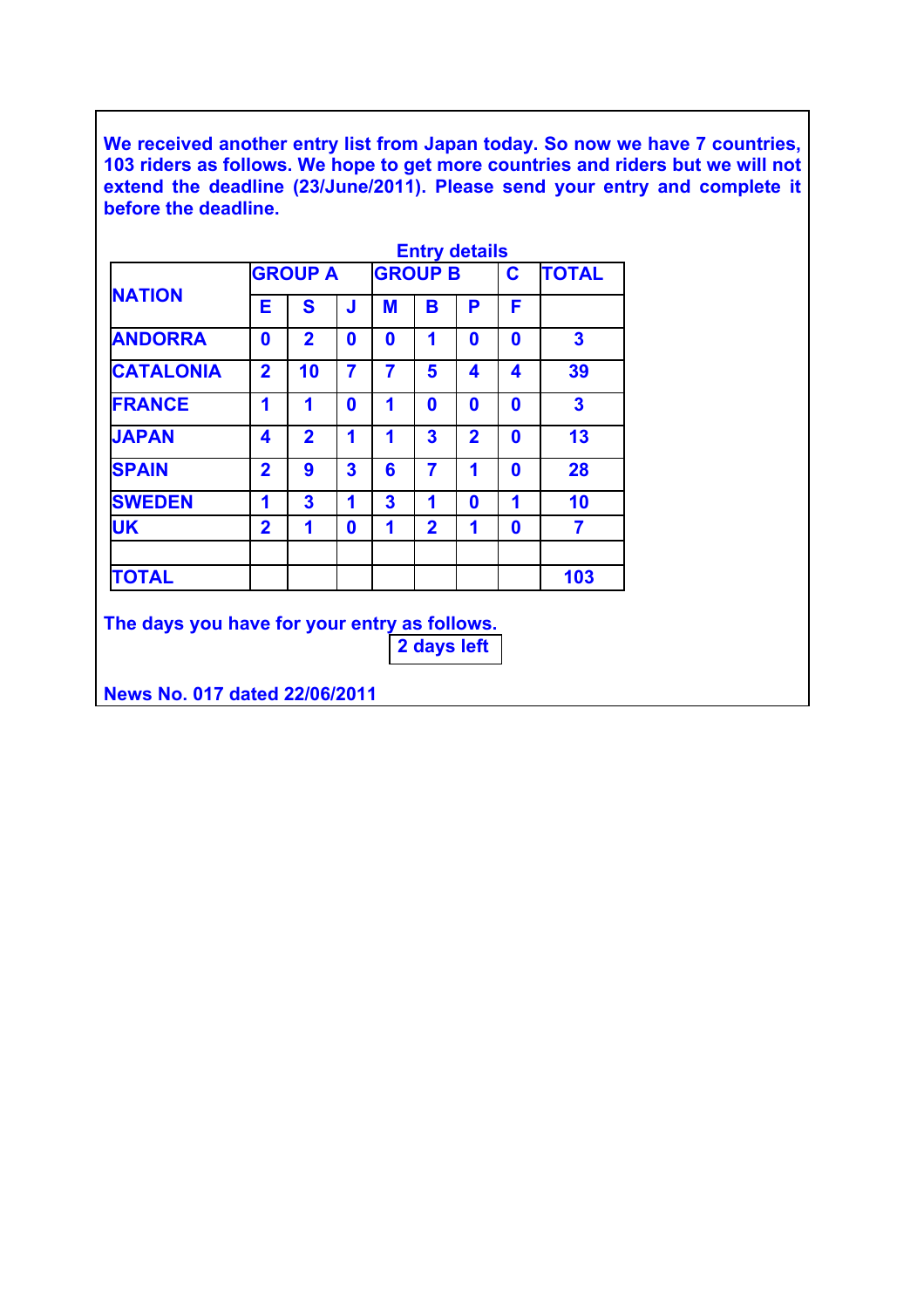## **ABOUT KAMEOKA CUP**

**Below is the continuing correspondence with Jason about KC. If you have question about this event, please send it to us without hesitation.**

**Dear Hiro**

**Thanks for the rules.The pushbike event should have good future. I find many kids got the same penalty, is their ranking decided by section time used?**

**Best Regards**

## **Jason**

**Dear Jason,**

**I use the special rules for KC when the score became the tie. The class under 15 years old belongs to Group "B". And over 16 years old belongs to Group "A". Tie in Group A, older rider has priority in the place. Tie in the Group B, younger rider has the priority in the place. Then it is easier to make the position. This also helps not to make harder section. And it keeps them happy. Because who ask harder sections for the competition is the fathers. They think all 0 points is not good for their son or daughter. They do not care the other beginners. I do not use time penalty for KC. All riders have 4H30M to ride. They can enjoy without hurrying. That is also important to enjoy the event together with friends. KC does not need observers. All riders judge each other and also their parents do it. They learn rules very fast and it is also good. KC is not championship. The main purpose is to get participants. Younger to old, boys and girls, it is important to have those people. That is why I do not follow the way of championship. Now many event in Japan following the KC way. Because it is a good sample and KC is the only increasing participants. The other decrease participants especially after 3.11. The next Sunday we have national championship and the entry is 72. KC last Sunday got over 80 riders. That is the results.** 

**Sincerely yours, Hiro**

**Below is the mail from Libor (EBU).** 

**Dear Hiro,**

**Congratulation to the very nice event in Kameoke trial land – it is the right promotion of our lovely sport for publics and recruiting of new riders as well.**

**Best regards, Libor Musil Dear Libor,**